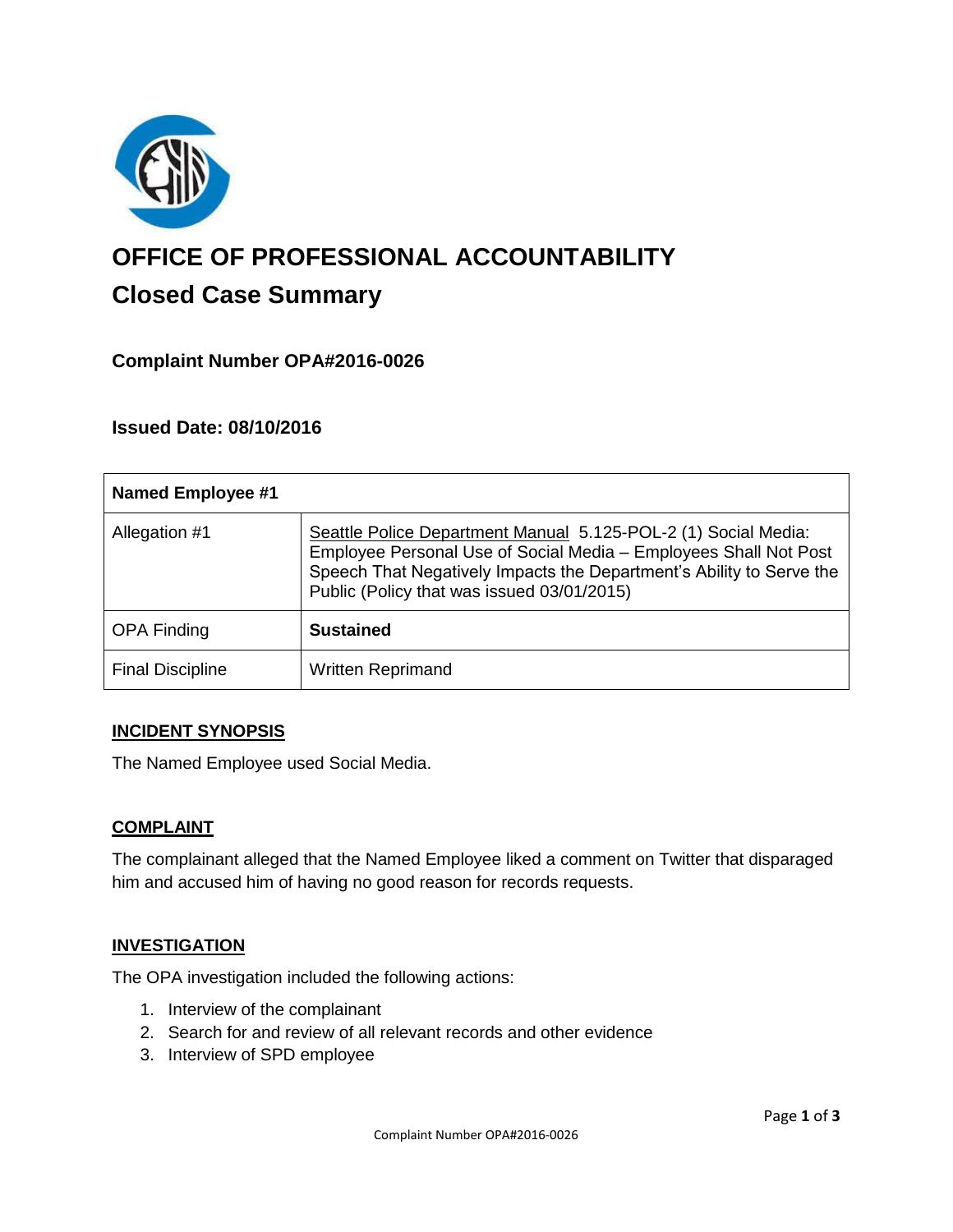## **ANALYSIS AND CONCLUSION**

The complainant objected to an exchange he had via Twitter with the Named Employee. In replying to a comment posted on Twitter (known as a "tweet") by the complainant indicating that he (the complainant) was over PDRing the government, the Named Employee tweeted, "for no good purpose other than to waste scarce public safety resources." A third party (not a SPD employee) followed with a tweet that referred to the complainant using a disparaging word. The Named Employee then "liked" this tweet made by the third party about the complainant. The tweet by the third party was, by any standard, "derogatory, contemptuous, or disrespectful (SPD Policy §5.001(9) Employees Shall Strive to be Professional at all Times)" toward the complainant. The complainant certainly objected to such name-calling as evidenced by his complaint to OPA. By activating the "like" icon for this tweet (something the Named Employee acknowledged he did), the Named Employee publically stated his support for the insult in the tweet, or at least created the impression he "liked" the comment. The Named Employee also tweeted to a local reporter that the reporter's requests for public records can't get serviced due to the requests being filed by the complainant. In light of the fact that the complainant had numerous pending requests for public records with the SPD, tweets by a member of the Department could give the complainant and other members of the public the impression the tweets reflected the opinion of the Department with respect to the complainant.

The SPD Social Media Policy states that employees' personal use of social media (including Twitter) may not, "make, share or comment in support of any posting that includes harassment … ridicules, maligns, disparages, expresses bias, or disrespect toward any … other protected class of individuals." The same policy also prohibits employees from personal use of social media in a way that violates SPD policy. While the tweets in question do not appear to constitute harassment or to be directed at any "protected class" of persons, a reasonable person in the complainant's place would likely see them as disrespectful and offensive, especially the one using a derogatory term directed at the complainant. Even the two tweets authored by the Named Employee in which he blames the complainant for wasting "scarce public safety resources" and causing delays in the Department's ability to fulfill other public disclosure requests, appear "contemptuous" of the complainant for exercising his right under Washington State law to request public records.

SPD Policy §5.001(9) prohibits employee behavior, regardless of duty status, that "undermines public trust in the Department" or any expression by an employee that "undermines the effectiveness of the Department." By activating the "like" button on the name-calling tweet and publically ridiculing the complainant for his lawful use of the Public Disclosure process in his own tweets, the Named Employee engaged in acts that could easily undermine the complainant's trust, and that of other members of the public, that the Department would respond fairly and without rancor or retaliation to any future requests for public records.